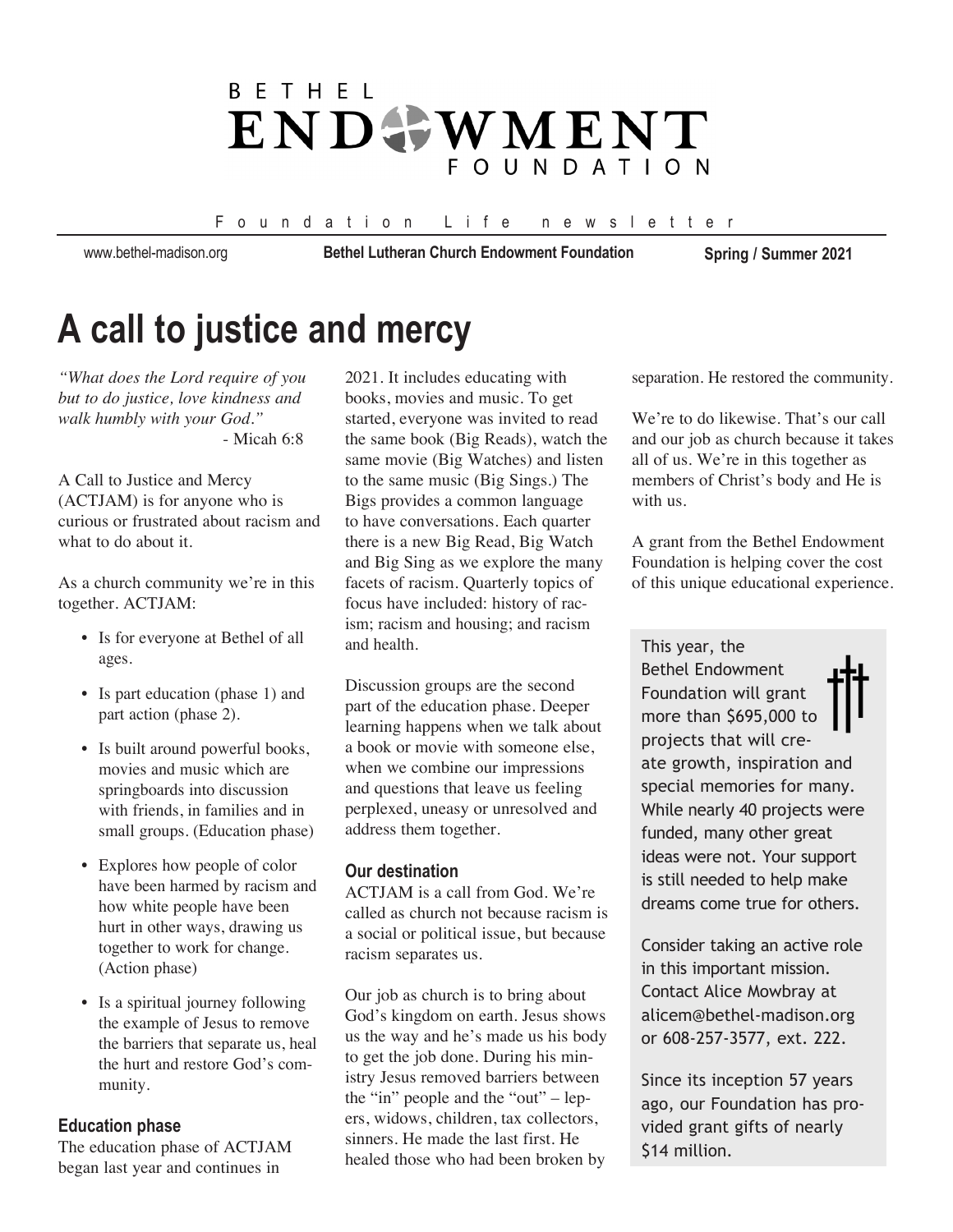# **Springtime fun this May**

What better way to spend Memorial Day Weekend than by enjoying Spring @ Horizons! A variety of activities will be available including the newly renovated Nature Center, ropes course adventures, hiking, art and field activities, special scavenger hunts, a campfire, service projects and more.

"We are excited to share Saturday with Rachel Kenney-Brown and kids from confirmation/youth group – a beautiful intergenerational activity," said Cindy Terhune Melrose, Coordinator of Kids' & Family Ministries. "We are feeling great about the safe COVID practices Bethel Horizons has in place and looking forward to a wonderful weekend for God, self, others and nature."

The Nurturing Ministry Team strives to connect Bethel people to one another so that fellowship, faith formation and fun can develop and grow in positive and wonderful ways. Connecting with one another is critical, and this event provides





that opportunity.

Funding from the Bethel Endowment Foundation supports events like this that give participants an opportunity to serve, play and explore.

## **2021 Bethel Foundation grants**

| Church Growth<br>Communication           |              | \$60,319 |
|------------------------------------------|--------------|----------|
| Musicians/Dances/<br>Artists for Worship |              | \$35,400 |
| School at Horizons                       |              | \$34,320 |
| Vacation Bible Camp                      |              | \$30,000 |
| <b>Speaker Series</b>                    |              | \$20,000 |
| <b>Bethel Youth Group</b>                |              | \$12,500 |
| Easter/Advent @<br>Horizons              |              | \$12,000 |
| Video Content                            |              | \$10,000 |
| <b>WELCA Triennial</b><br>Gathering      | $\mathbb{S}$ | 8,500    |
| <b>ACTJAM Education</b><br>Phase         | $\mathbb{S}$ | 7,000    |
| 2021 Nurturing Team<br>Events            | \$           | 5,000    |
| Rebuilding at Bethel                     | $\mathbb{S}$ | 5,000    |
| Online Digital Consulting \$             |              | 5,000    |
| <b>Homeless Ministry</b><br>Summit       | $\mathbb{S}$ | 3,000    |
| <b>Women's Retreat</b>                   | \$           | 2,000    |

# **Gifts and memorials make memories**

*Thank you for your generous gifts that enable the Bethel Endowment Foundation to contribute to many special programs.*

*Bethel Lutheran Church has established memorials for each deceased member since 1964. You may add* 

*to one of these, start a special fund or offer general contributions.*

*Memorials were established for the following Bethel members between October 1, 2020, and March 31, 2021:*

Rachel Aaroen Sylvia Bailey

D. Bonnie Barstad Robert Cleveland Phyllis Easterday Robert Espeseth Phyllis Foster Andrew George Eileen Gordon Elroy Gunderson James Hanson Theodore Klade John Kutzbach

Alice Kvamme Curtis Martinson Marlin Nelson Darwin Ness Darlene Olson Marian Osterberg Carol Schaber Gretchen Smith Robert Szumski Margaret Werndli

*(cont'd. on page 6)*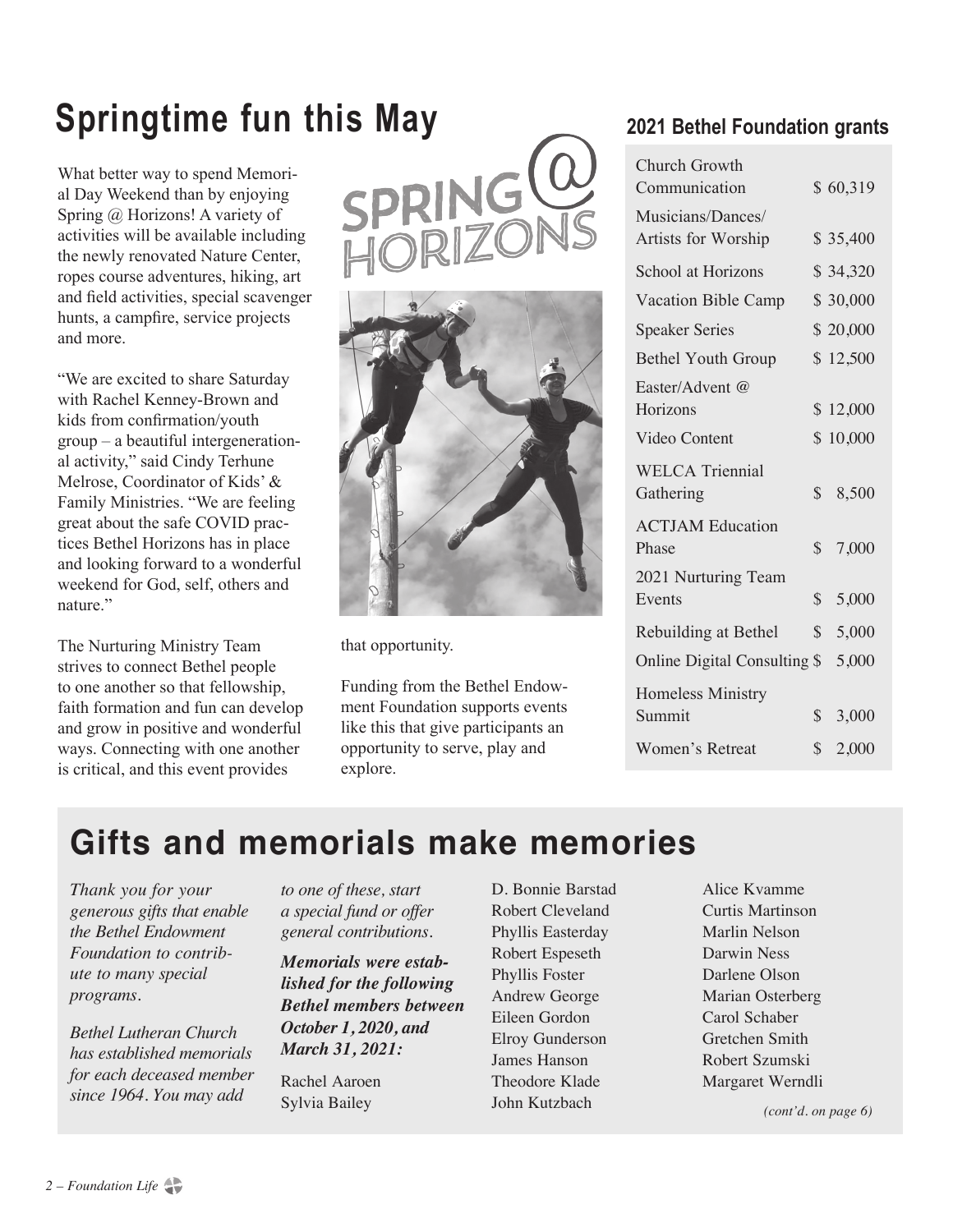# **Praying for unity and civility**

The Olympics historically have been a time of nation unity – and with the postponed summer games from last year coming up this July (possibly)... I'm reminded of the summer Olympics from 2016, and one of my most favorite TV commercials that highlighted the oneness of our humanity. It was an iPhone promotion showcasing the high-quality camera in the phones. And the photographs displayed were an artful collection of all humans, visually as diverse as we are.

I have to admit that the product being promoted seemed secondary to the spreading of the rich theme of unity. This ad started showing right around the time that our twin grandsons were born in California – half Chinese, half Caucasian – not one iota identical – and perhaps that is why I was riveted to this beautifully constructed commercial.

The voice over the run through of people images from around the world was that of poet laureate Maya Angelou who had died two years prior. She was born Marguerite Annie Johnson on April 4, 1928, 93 years ago last month. Doesn't her birth name sound like she's part of Bethel's Scandinavian member family? Her piece called Human Family is about how though we are different, we are all alike. I encourage you to Google this now five-year-old ad and watch and listen – her soothing alto voice strikes just the right tone for taking it in.

Here is the poem Human Family, as the commercial leaves out several lines, probably to fit into an ad timeframe – but it's well worth the look up, if you don't remember it.

*I note the obvious differences in the human family. Some of us are serious,*  *some thrive on comedy. Some declare their lives are lived as true profundity, and others claim they really live the real reality. The variety of our skin tones can confuse, bemuse, delight, brown and pink and beige and purple, tan and blue and white.* 

*I've sailed upon the seven seas and stopped in every land, I've seen the wonders of the world not yet one common man.* 

*I know ten thousand women called Jane and Mary Jane, but I've not seen any two who really were the same. Mirror twins are different although their features jibe, and lovers think quite different thoughts while lying side by side.* 

*We love and lose in China, we weep on England's moors, and laugh and moan in Guinea, and thrive on Spanish shores. We seek success in Finland, are born and die in Maine. In minor ways we differ, in major we're the same.* 

*I note the obvious differences between each sort and type, but we are more alike, my friends, than we are unalike.* 

*We are more alike, my friends, than we are unalike. We are more alike, my friends, than we are unalike. Absolutely beautiful.*

This is where the poem ends.

Maya Angelou worked alongside Martin Luther King Jr in the civil rights movement, and ironically, he died by assassination on her 40th birthday in 1968. But we long remember his words *We must learn to live together as brothers or perish together as fools*. *I look to the day* 



*Alice Mowbray*

*when people will not be judged by the color of their skin but by the content of their character.* 

Now perhaps more than ever, we pray for unity and civility in all nations, to treat others as we hope consideration for ourselves. Love your neighbor as yourself - The second greatest commandment. Speak always what you know and believe, lest you grow to despise what you defend. Promote the common values of tolerance and acceptance (and a merit-based success that can unify us). Be at our side and in our conscience during our work and our play, we ask in Jesus' name.

Your church's Endowment Foundation continues its work of helping grow the reach and depth of Bethel's touch of Christianity within our community and further. What began as a novel idea during the crescendo years of the twenty-year civil rights movement, its stood the test of time for carrying out the vision set forth in how to undergird the good works of this church and its people. Keep that prayer for unity on your lips, Olympics happening or not.

Alie Martin

Alice Mowbray *Director of Development*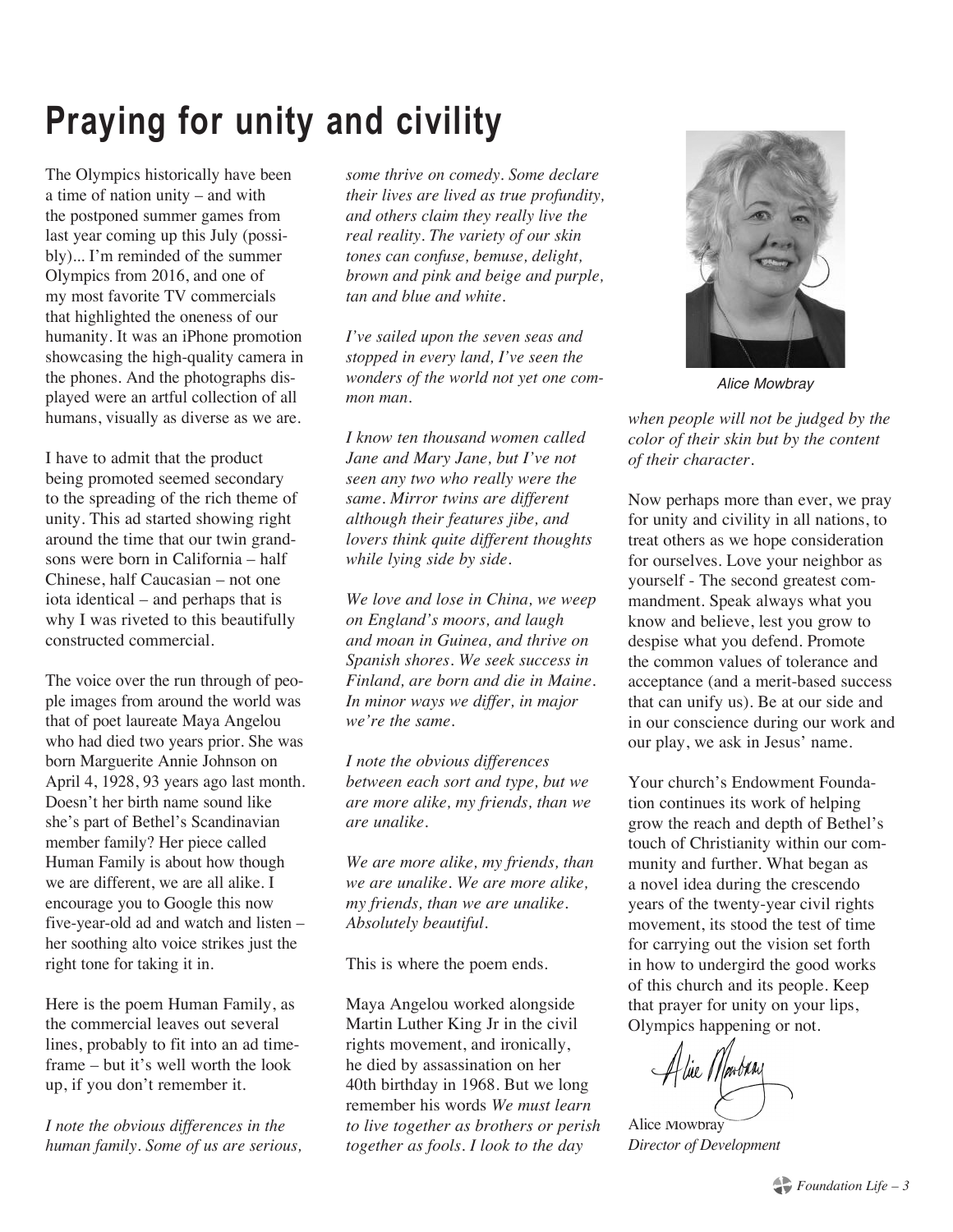# **Growing our church**

Calling new families to the Madison area, current residents and students! We want to spread the word about Bethel to various ages, groups, ethnicities and backgrounds of people. This is the best strategy for growing our church.

As different people get their information in different ways, we are reaching out to through multiple

platforms. This year's efforts include:

- Postcard mailings to roughly 200 people who have moved within a one-mile mile radius of Bethel. Mailings go out every month. See sample postcard below.
- Facebook advertising for various Bethel events, includ-



## Have you remembered?

By including Bethel Lutheran Church Endowment Foundation in your will or estate plan, you can continue your support well past your lifetime and positively impact mission and ministry of Bethel for generations to come.

Our federal identification # is 39-6068618. Please consider now updating your plan to reflect your wishes. Your will is our thriving future.

 ing the *Waling with Jesus: Holy Week Drive Through*.

- Greeter shirts for Sunday morning volunteers.
- Thank you cards and pens/ pencils featuring Bethel's logo.
- A video on Bethel's website.
- Signage explaining procedures related to COVID for those returning to in-person church.

"The hard part is getting new people through the doors," said Christal Swigart, Director of Communications. "These Church Growth Communication efforts will help us do that."

Funding from the Bethel Endowment Foundation helps cover the cost of advertising and outreach efforts like these.

## **2021 Bethel Foundation grants**

| <b>Bethel Horizons' total</b>                          | \$<br>114,383 |
|--------------------------------------------------------|---------------|
| Adventure Toilet                                       | \$<br>26,630  |
| Prairie Center Commercial<br><b>Laundry Appliances</b> | \$<br>25,535  |
| Prairie Center 2nd<br>Bedroom Roof                     | \$<br>16,500  |
| Scholarships                                           | \$<br>15,000  |
| Cultural Immersion                                     | \$<br>10,462  |
| Camperships                                            | \$<br>10,000  |
| Kitchen Upgrades                                       | \$<br>5,506   |
| <b>Bob Westervelt</b><br>Honorary                      |               |
| Camperships                                            | \$<br>4,750   |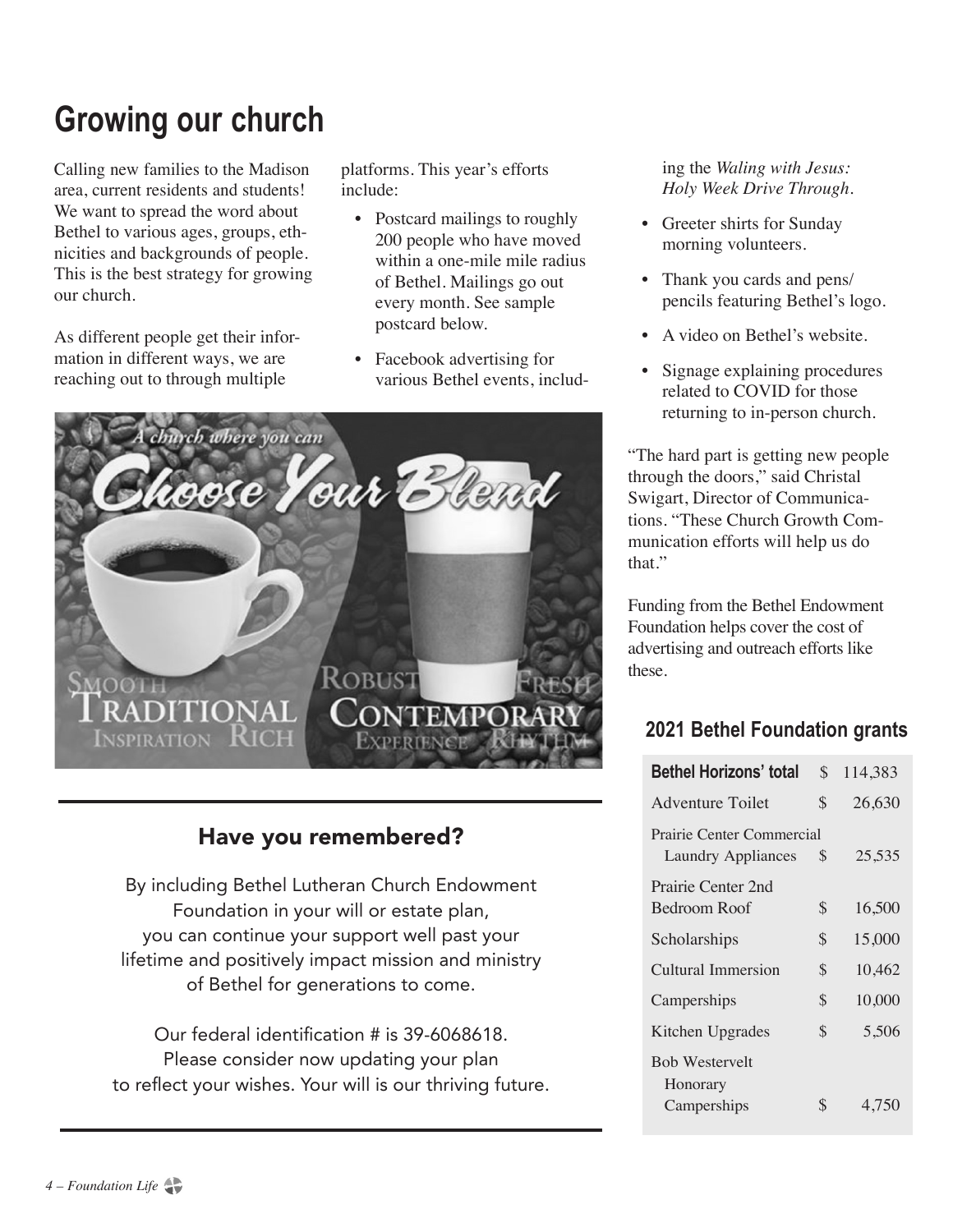# **Building improvements make an impact now and for the future**

This year's building improvements will add efficiency, energy savings and aesthetic appeal. These efforts include:

### **Parking lot gate**

A new gate was installed along the west side of the parking lot at the center island. The gate automatically opens each evening and is open on weekends to allow Bethel to utilize the entirety of the parking lot during these times. The addition of movable parking lot stanchions at the east

side of the center island allow us to effectively block off the south half of the parking lot and designate that section as the leased spaces Monday through Friday, 7 a.m. to 5 p.m.

#### **Steam traps**

Aging steam traps have been rebuilt as well as some on the radiators in the sanctuary.

This project came in well under budget and allowed us to replace two large steam isolation valves

just off of each boiler that were no longer closing properly.

#### **Fireside Gallery carpet**

Plans are under way to replace the old, damaged carpet in the Fireside Gallery in preparation for general updating of this well-used space.

Grants from the Bethel Endowment Foundation help cover the cost of facility improvement projects like these.

# **Grab the popcorn, it's time for worship and a movie**

Worship and a movie – what a great summer activity! Bethel's Drive-In Family Worship & Movie will be a monthly event, June-August, themed on a specific movie and a powerful message from that movie. The event opens with a family worship featuring a small worship band, skit, prayers, opportunities to sing and dance,

small segments from the movie, message and more. At the conclusion of the worship service we transition into showing the movie.

Planning for this summer is currently under way. Movie dates and rain dates are: June 19 (June 26) at the Alliant Energy Center, July 24 (July 31) location to be determined

*"I have attended Bethel for several years but am not a member. I forwarded to my daughter, son-in-law, and their two young children the information you provided about happenings at Bethel Horizons as well as drive-in movie, etc. This past Saturday, they attended the drive-in movie and had such a good time. They were very impressed with the service ahead of time, singing, bubbles, availability of bathrooms, etc. They are really looking forward to next month's movie. Thank you for all you do at Bethel for families. Your loving outreach in the community is certainly what Christ has in mind for all of us."*

A message about last summer's Drive-In Worship & Movie

and August 21 (August 28) at the Alliant Energy Center.

Movies for the events are almost finalized, likely returning to some of our favorite characters from last summer for their sequels. We look forward to connecting outside for fun family worship and a movie – see you there!

A grant from the Bethel Endowment Foundation helps cover the cost of these family-centered events.

### **2021 Bethel Foundation grants**

| Drive-in Family Worship \$30,000               |          |
|------------------------------------------------|----------|
| <b>Fireside Carpet</b><br>Replacement          | \$29,000 |
| Horizons Exec. Director<br>Salary and Benefits | \$21,000 |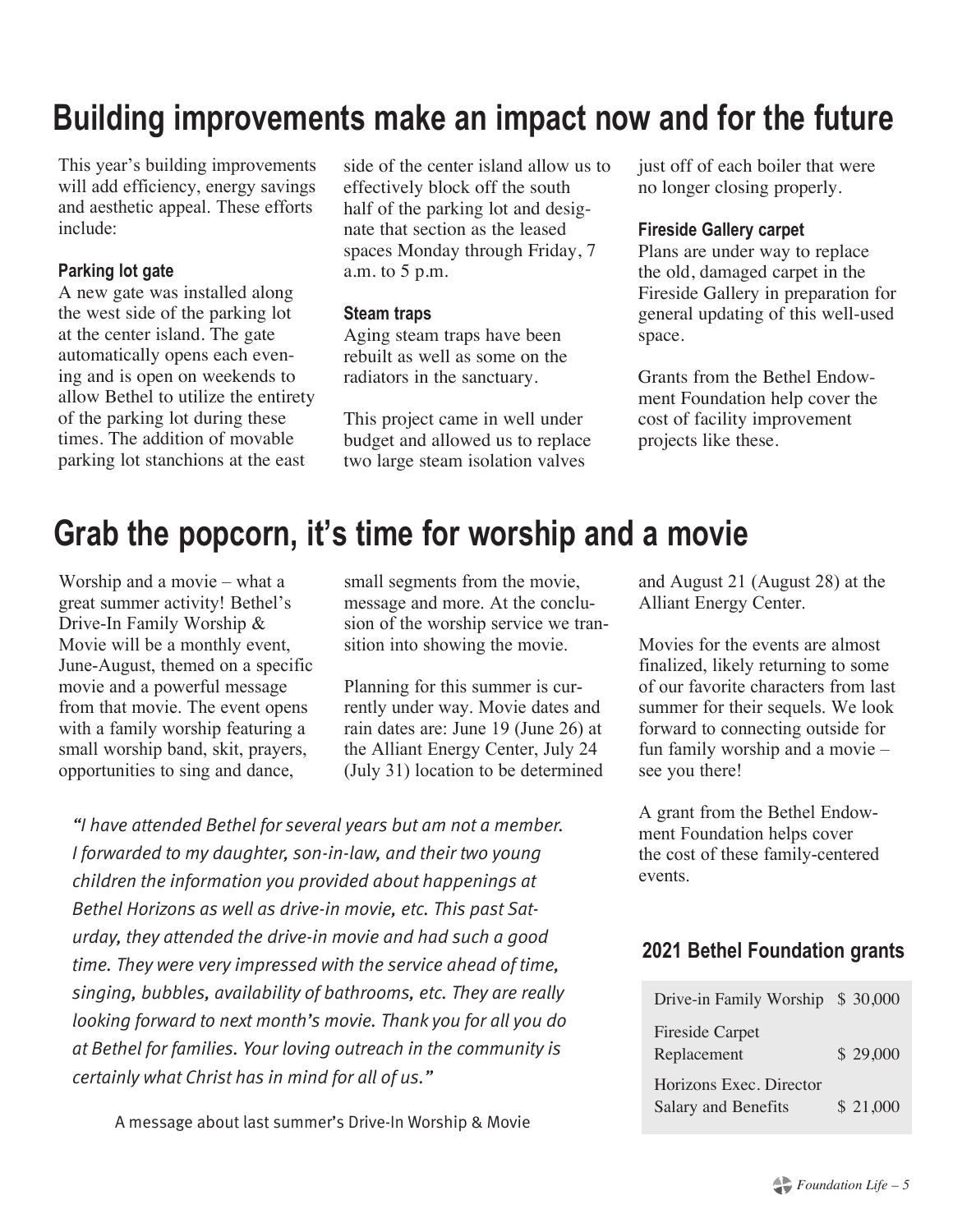# **Overhead improvements under way at camp**

The roof on the second bedroom of the Prairie Center at Bethel Horizons has been deteriorating. We are replacing it with a steel roof that will match the roof on the main building. The new roof is expected to last more than 40 years.

Grants from the Bethel Endowment Foundation help building improvement projects to move forward.



### **2021 Bethel Foundation grants**

| Parking Lot Gate System \$20,000  |          |
|-----------------------------------|----------|
| Masonry Repair                    | \$19,875 |
| New Timpani Set                   | \$13,050 |
| <b>LED</b> Lighting<br>Conversion | \$10,000 |
| <b>Retro Commissioning</b>        | \$6,535  |
| Puerto Rico Home 1-3              | \$5,000  |
| Altar Candles and<br>Holders      | \$1,000  |
| Seminarian Support                | \$10,000 |
| Admin. & Publicity                | \$90,000 |
| Contingency reserve               | \$75,665 |
|                                   |          |

### **Memorials**

**(cont'd. from page 2)** 

*The following individuals contributed general gifts to the Foundation between October 1, 2020, and March 31, 2021:*

Brad & Barb Armstrong Terry Boyd Lola Cator Karol & Jim Dillie Robyn Kitson William & Linda Merz Dave & Cynthia Sugar Jim Underkofler estate

*The following estate gift was made to the Foundation between October 1, 2020, and March 31, 2021:*

Jim Underkofler

*Gifts, honorary gifts and memorial contributions were made to the Foundation from October 1, 2020, to March 31, 2021*

**In honor of their anniversary** by Dale & Nancy Kripps

**In memory of Ellie Bauer** by Leonard & Joan Bruce

**In memory of Mike Bunting** by Marian Osterberg

**In memory of Walter Dewey's 60th birthday** by Walter & Londa Dewey

**In memory of my parents, Vernon N. Dodson & Shirley J. Dodson** by Martha Dodson

**In memory of Bob Espeseth**  by Beverly Stephen

**In celebration of Pastor Hanson marrying Dale & Nancy Kripps** by Dale & Nancy Kripps

**In memory of Jane Hilsenhoff** by Bradley & Barbara Armstrong

**In memory of Jean Hodel** by Tricia Hodel

**In memory of John Kutzbach** by Joan Gilbertson, Karl & Velma Marquardt, Peder & Jeanne Moren, JoAnn Six, Tom Solheim, Catherine & Robert Trevallee, Larry Veleke

**In memory of Alice Kvamme** by Phil & Mary Lou Dzick, Lois Seymour, Beverly Stephen

**In memory of Joan Langdon** by Joan Gilbertson

**In memory of Vernon Molbreak** by JoAnn Six

**In memory of Marlin Nelson** by Peder & Jeanne Moren

**In memory of Francis O'Connor (Pat Wahl's father)** by Larry Veleke

**In memory of Darlene Olson** by Bradley & Barbara Armstrong, Daniel & Susan Murray, Alinda Nelson

**In memory of Marian Osterberg** by Bradley & Barbara Armstrong, Tom & Anita Daniels, Phil & Mary Lou Dzick, Joan Gilbertson, Judy & Tom Griffin, Karl & Vel Marquardt, Terry & Nancy Osterberg, Walter & Elizabeth Rondini, Lois Seymour, Beverly Stephen, Larry Veleke, Carolyn Wright

**In memory of Carol Jean Reimann** by Bradley & Barbara Armstrong

**In memory of Irene Skattum** by Marian Osterberg

**In memory of Neal Starkweather** by Gladys Starkweather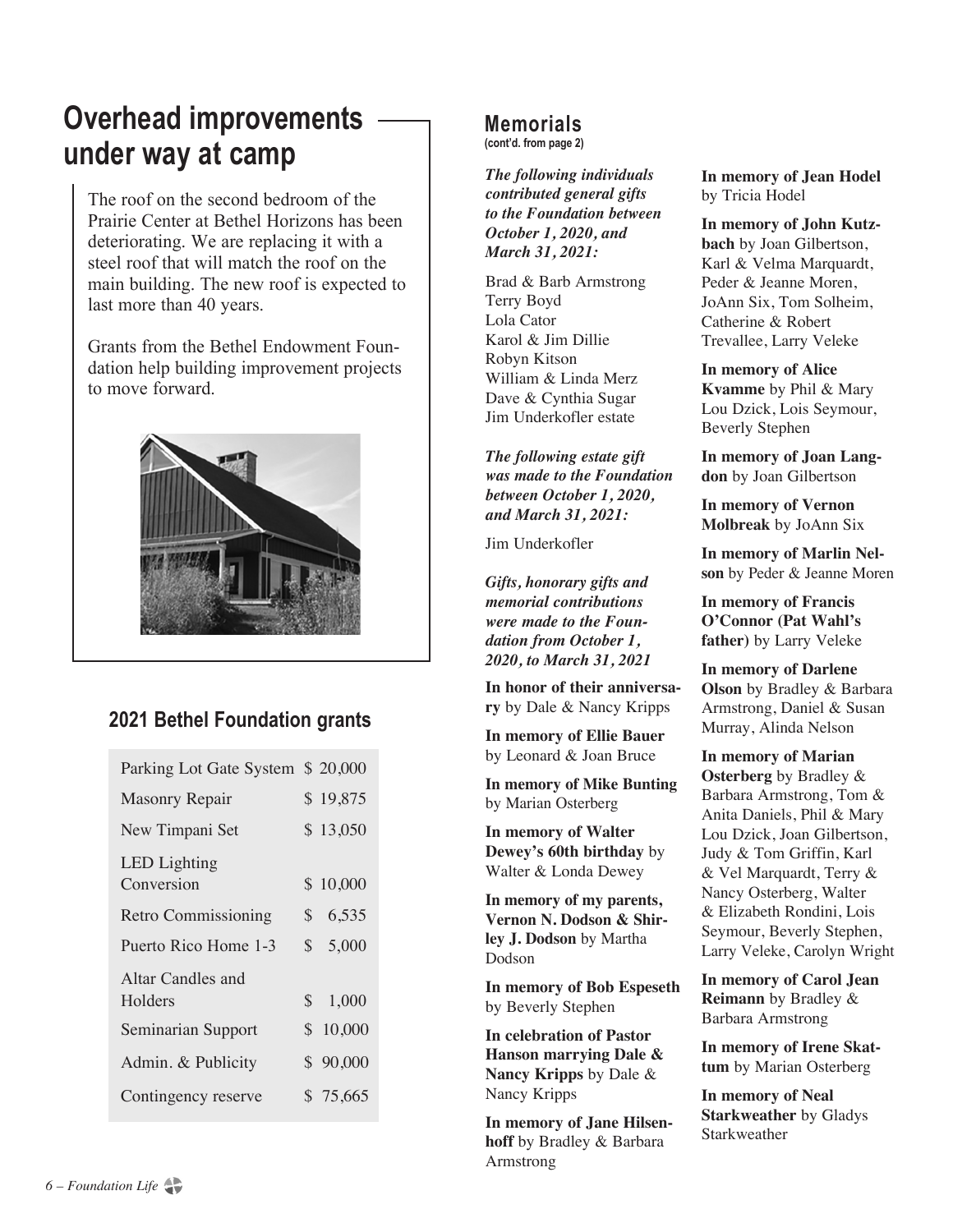# **Enhancing our digital online ministry**

Bethel is on a mission to develop a more powerful digital and online presence. This will help Bethel lead people into a fuller and deeper relationship with Jesus Christ. It also will help Bethel connect with a much larger segment of the local population. As we move toward a greater relevance online, we also move toward becoming the prevailing spiritual influence in Madison, a key goal in our long-term strategic plan.

Working with a local consultant, Bethel's communication team has created a branding identity geared at engaging millennials. The next step is to develop a more detailed plan of what that will look like in our social media and advertising efforts.

Grants from the Bethel Endowment Foundation make outreach efforts like this possible.

# **Welcome to our newest board member**

At the April meeting of Foundation trustees, Tony Arneson was welcomed to his first meeting with the board. He's a 25-year member of Bethel and has been a helpful addition in serving on various committees and boards during that time, including the Media board, and most recently, the Property Team.

His father Sam served also as a long-time trustee from 1974-2000. Tony works with Neckerman Insurance Agency and is married to Sue with whom he has two young adult children.

Tony fills the spot that was vacated by Arlen Christenson last fall, after 32 years of faithful service.

### **2021 Bethel Foundation mid-year grants**

| Mid-year total            |               | \$27,100 |
|---------------------------|---------------|----------|
| <b>COVID</b> Supplies for |               |          |
| Readiness                 |               | \$24,600 |
| Seminarians, additional   | $\mathcal{S}$ | 2,500    |

As well as five approved grants that were partially re-allocated to new concepts in the pandemic year of pivots.

# **Investment Committee,**

### *continued from back*

mission and ministry can be funded in each year that supports the vision of Bethel. In the 30 year look back of this fund, on average the annual gain has been 8.8%, and outpaces the benchmark by nearly 1 point.

The monthly meetings are a mix of anecdotal observations, market intel sharing and professional analysis – which combines with the ample conversation to create solid results.

Walter Dewey has been Chair of this committee since George Austin passed away in late 2014. George was masterful at leading this effort in such an informed and convivial way, it seemed consensus was arrived at quite naturally amidst all these strong opinionated pros.

So it was suggested at the January trustee meeting, that this committee be known as the George Austin honorary Investment Committee of Bethel Lutheran Church Endowment Foundation. The motion was passed with heartfelt applause.

So much of what this Foundation is able to provide for is due to the big shoulders and bigger faiths of those who have worked together before us on behalf of Bethel. It is a true honor to stand alongside the